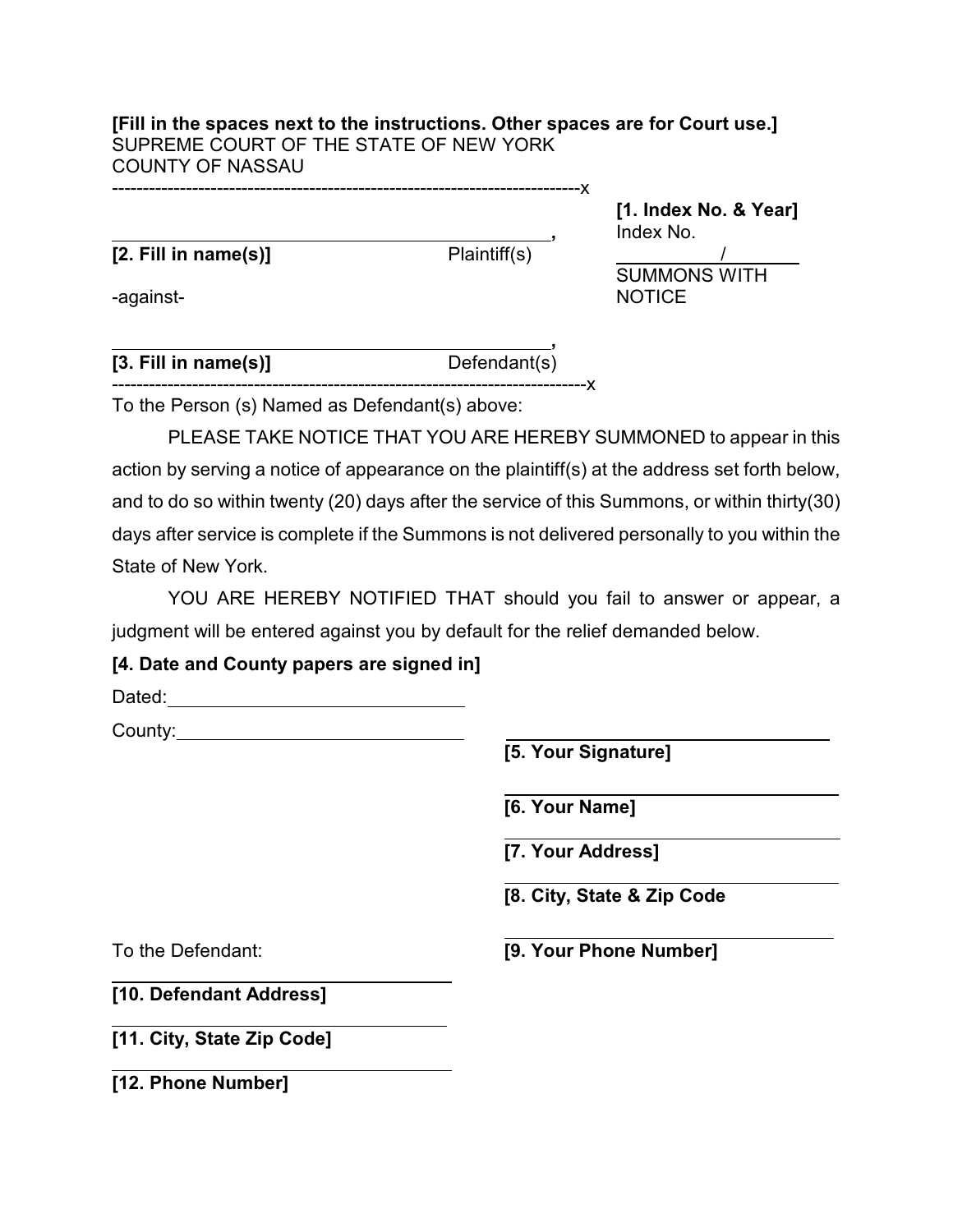NOTICE: The nature of this action is **[13. Insert the type of case against the defendant.]**

| The relief sought is [14. Describe what you want the Court to grant you.]                |  |
|------------------------------------------------------------------------------------------|--|
|                                                                                          |  |
|                                                                                          |  |
|                                                                                          |  |
| Should defendant (s) fail to appear herein, judgment will be entered by default for      |  |
| the sum of $[15$ . Insert the amount of money demanded] $\frac{1}{2}$ with interest from |  |
| the date of [16. Insert date from which interest on amount demanded is claimed]          |  |
| , and the costs of this action.                                                          |  |
|                                                                                          |  |
| $\frac{1}{\sqrt{2}}$                                                                     |  |

VENUE**:** Plaintiff designates Nassau County as the place of trial. The basis of this designation is **[17. Check one]**

**Plaintiff's Residence in Nassau County**  Defendant's Residence in Nassau County Other

**[18. Note: This form of summons may not be used in actions for divorce.]**